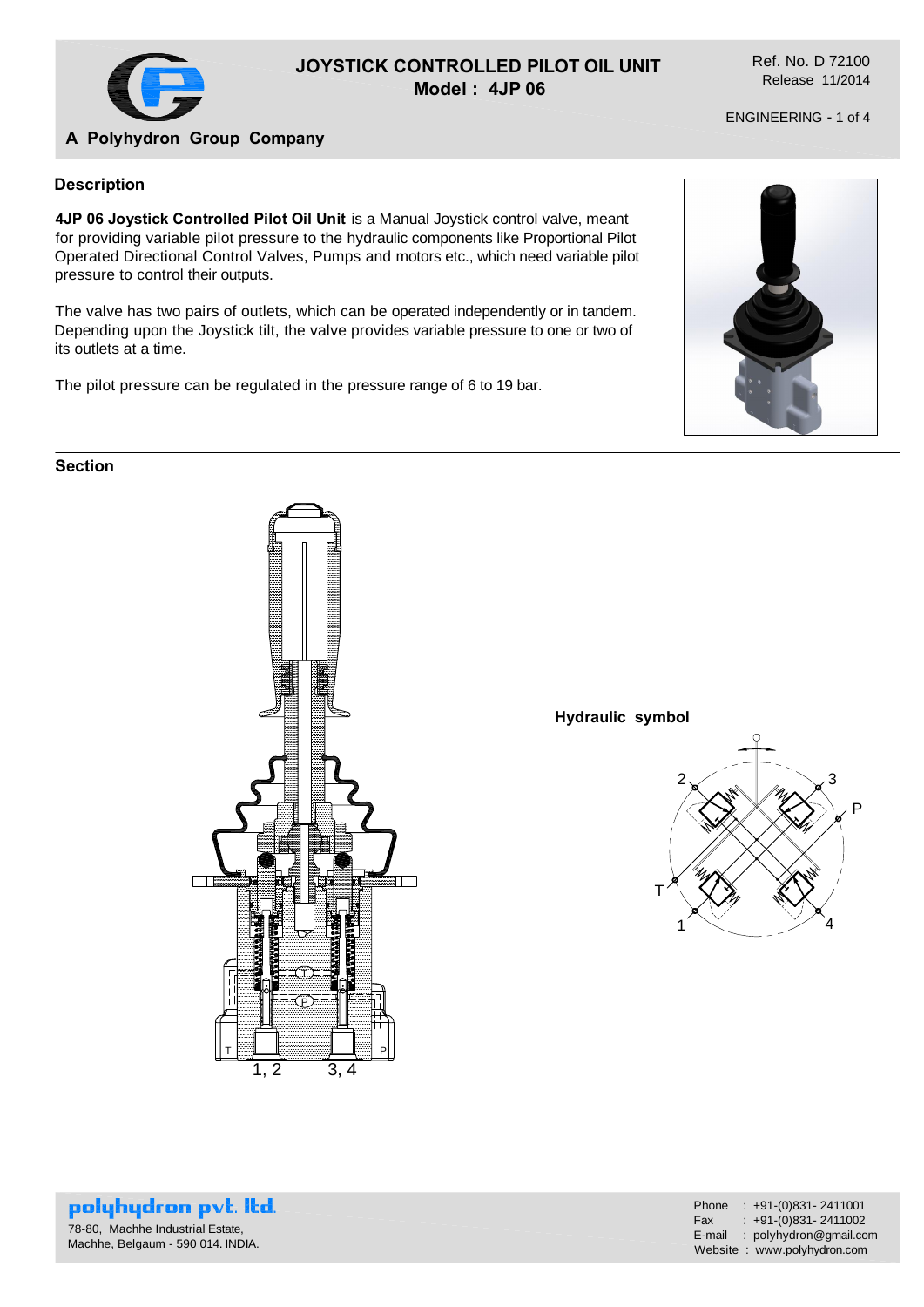

#### **Unit dimensions**

Dimensions in mm.



## **Panel Cutout Details**

### **Maximum Panel thickness 5 mm.**





| Model     | Port Size 'D'  | 't' Deep |
|-----------|----------------|----------|
| 4JP06-01G | G $1/4$        | 13       |
| 4JP06-01M | M 14 (ISO 261) | 11.5     |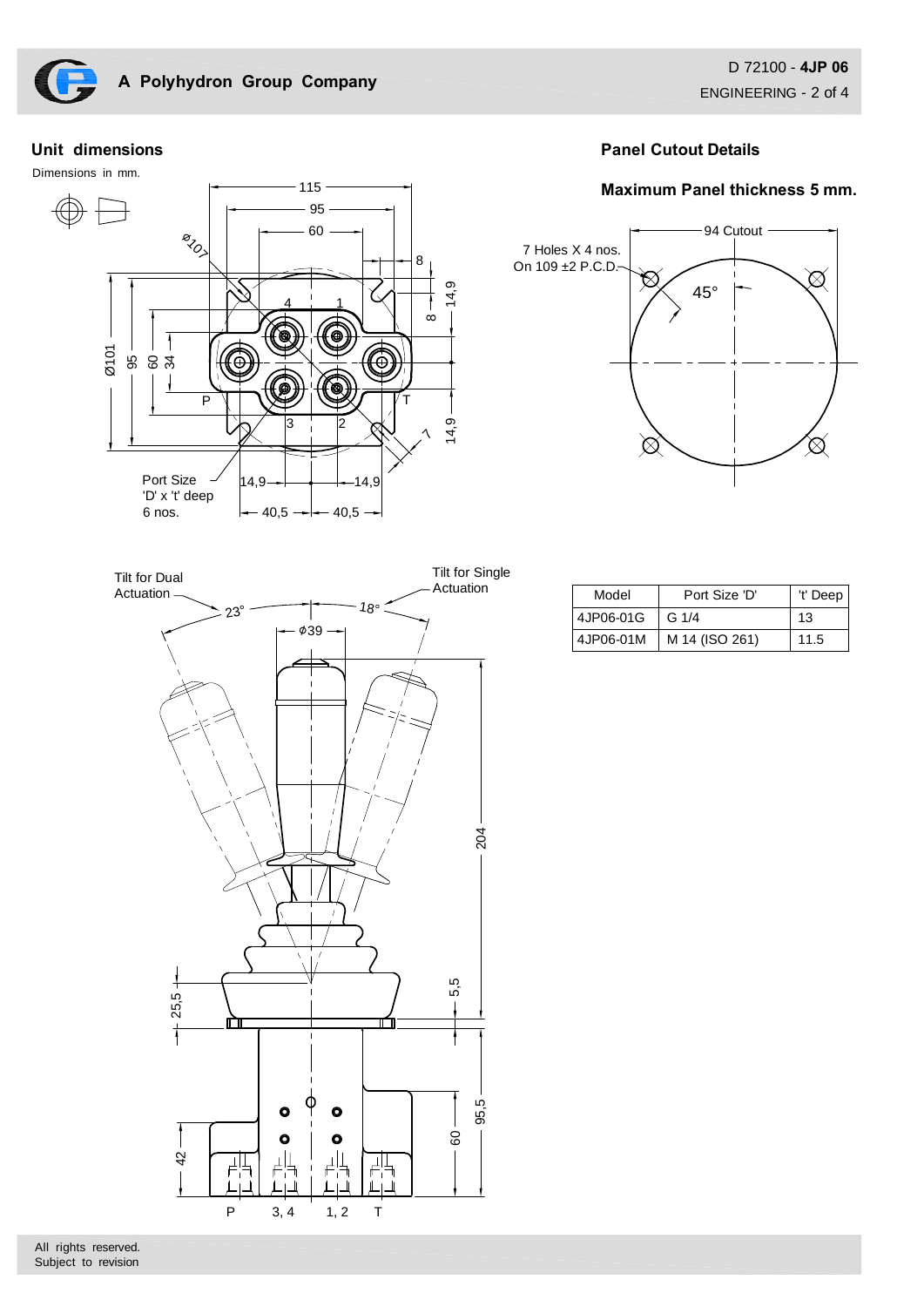

## **Technical specifications**

| Minimum controlled pilot pressure 5.8 bar                   |  |
|-------------------------------------------------------------|--|
| Maximum controlled pilot pressure 19 bar                    |  |
|                                                             |  |
|                                                             |  |
|                                                             |  |
|                                                             |  |
| Fluid cleanliness requirement  ISO 4406 20/18/15 or better. |  |
|                                                             |  |
|                                                             |  |